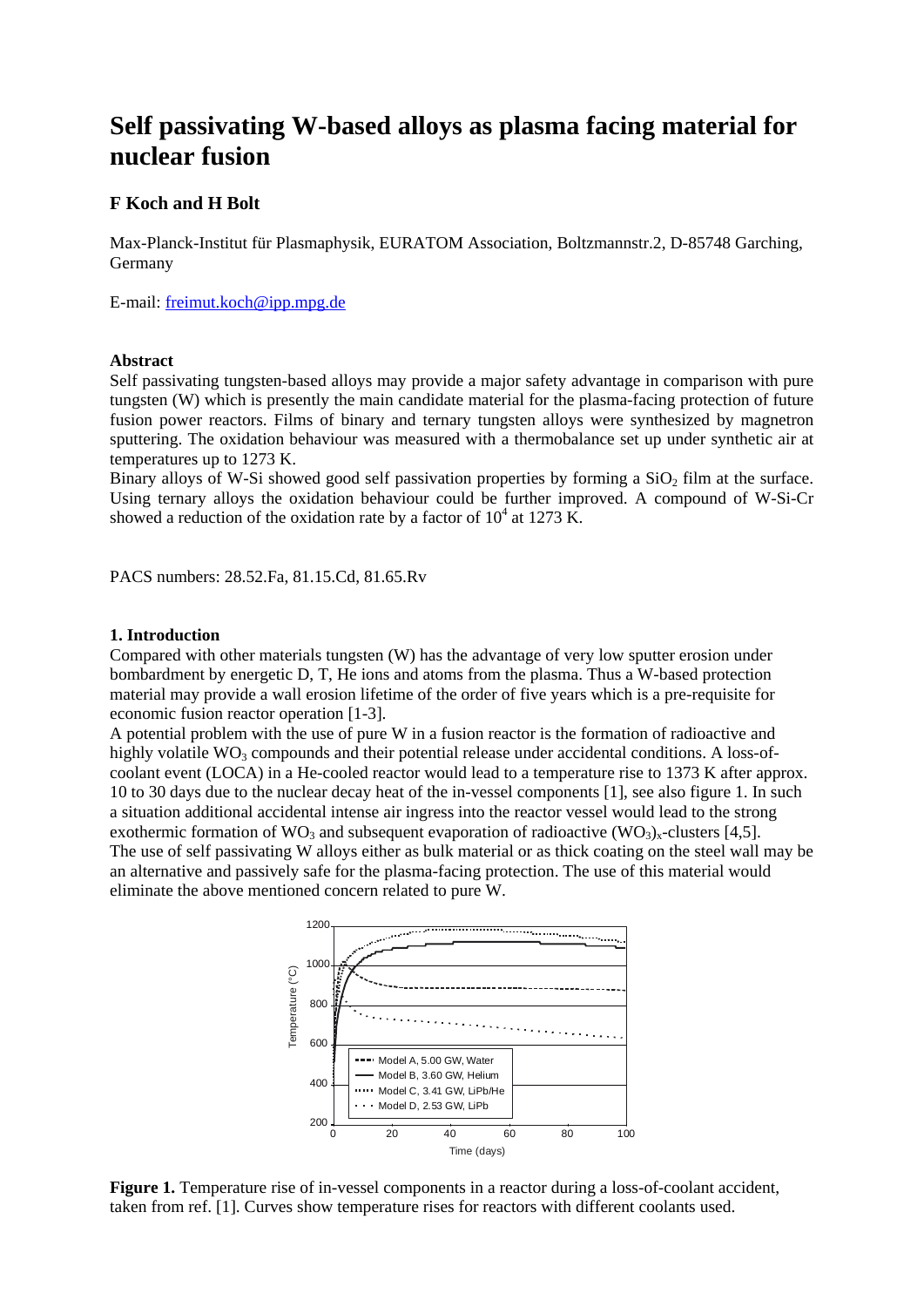## **2. Experimental**

Thin W, W-Si and W-Si-Cr coatings were synthesized and subjected to oxidation at high temperatures to study the self-passivation of the W alloys in comparison to pure W. For this study coatings with μm thickness have been used, because alloys of different composition could be easily deposited using a commercial magnetron sputtering facility. The films are used as model for the oxidation behaviour of bulk materials. The sputter deposition leads to a nanoscale distribution of all elements of the alloy which may be important regarding the diffusion behaviour of the species because of the extremely low diffusion coefficients leading to very short diffusion distances (see e.g. [6]).

The sputter targets were made of pure W (99.5 wt.%),  $WSi_2$  (99.5 %), Si (99.999 %), and Cr (99.95 %), partially produced by powder metallurgy. The deposition was performed on substrates of Inconel LC 713 which is an oxidation resistant high temperature nickel base alloy. Also quartz substrates were used which are fully oxidation resistant and do not react with the W alloys over the investigated temperature range. These two types of coated substrates were used for oxidation tests. Further characterization was carried out on coatings deposited on Si and Graphite substrates. Before the deposition the substrates were cleaned in an ultrasonic bath with isopropanol and water. Directly prior to the deposition the substrate surface was sputter cleaned with Ar ions. The deposition parameters are shown in table 1. Film deposition was onto unheated substrates in DC- and RF-mode up to a coating thickness of approximately 5 μm. The film thickness was controlled by varying of the deposition time. Due to a low base pressure of less than  $5x10^{-5}$  Pa the oxygen content of the films was kept below 1% which is the detection limit of the XPS analysis used.

|           | Targets, Power (W) |                  |     |    | Composition |         |         |         |         |         |
|-----------|--------------------|------------------|-----|----|-------------|---------|---------|---------|---------|---------|
| Film      |                    |                  |     |    | W           |         | Si      |         | Сr      |         |
|           | W                  | WSi <sub>2</sub> | Si  | Cr | at.%        | $wt.$ % | $at.$ % | $wt.$ % | $at.$ % | $wt.$ % |
| W         | 500                |                  |     |    | 100         | 100     |         |         |         |         |
| WSi1.7    | 500                |                  | 218 |    | 90          | 98      | 10      | 1.7     |         |         |
| WSi3      | 470                |                  | 387 |    | 83          | 97      | 17      | 3       |         |         |
| WSi7      | 258                |                  | 387 |    | 68          | 93      | 32      | ┑       |         |         |
| WSi13     | 100                |                  | 273 |    | 51          | 87      | 49      | 13      |         |         |
| WSi16     |                    | 500              |     |    | 45          | 84      | 55      | 16      |         |         |
| WSi18     | 100                |                  | 273 |    | 41          | 82      | 59      | 18      |         |         |
| WSi10Cr10 |                    | 500              |     | 33 | 44          | 80      | 36      | 10      | 20      | 10      |

**Table 1.** Sputter deposition parameter for W, W-Si, and W-Si-Cr films. Target size 7.5 cm, the Ar pressure was set to different values between 0.3 and 1 Pa. Also shown are the corresponding compositions measured by ion beam analysis.

The oxidation experiments of the coatings were carried out in a thermobalance, type Cahn 1000 with a sensitivity of 1 µg for weight change. Synthetic dry air at a pressure of  $10^5$  Pa was guided through a quartz recipient containing the specimen. Heating up to 1373 K was done by a three-zone furnace, the accuracy of the thermocouple measurement at the sample location is estimated to be  $\pm$  10K. The base pressure in the recipient before the start of heating was  $\lt 10^{-4}$  Pa. During heating Ar was guided at 100 standard cubic centimetre per minute (sccm) at a pressure of 300 Pa above atmospheric pressure through the recipient. Heating rate was 20 K/min. After reaching steady state at the temperature for the oxidation experiment, 100 sccm of preheated synthetic air was introduced. After the oxidation cooling was performed under flowing Ar. For the evaluation of the oxidation rate only the linear parts of the weight gain curves taken during oxidation were used.

## **3. Results**

## *3.1 As deposited coatings*

The composition of the coatings was measured by Rutherford backscattering analyses on thin coatings (300 nm) deposited on graphite substrates. The results were used to estimate the composition of the thick coatings (1 μm…5 μm) deposited with the identical parameter set on quartz and Inconel substrates. The results are shown in table 1. Using a WSi<sub>2</sub> target a depletion of Si in the deposited film compared to the sputter target has been found. It is ascribed to the higher atomic scattering of Si with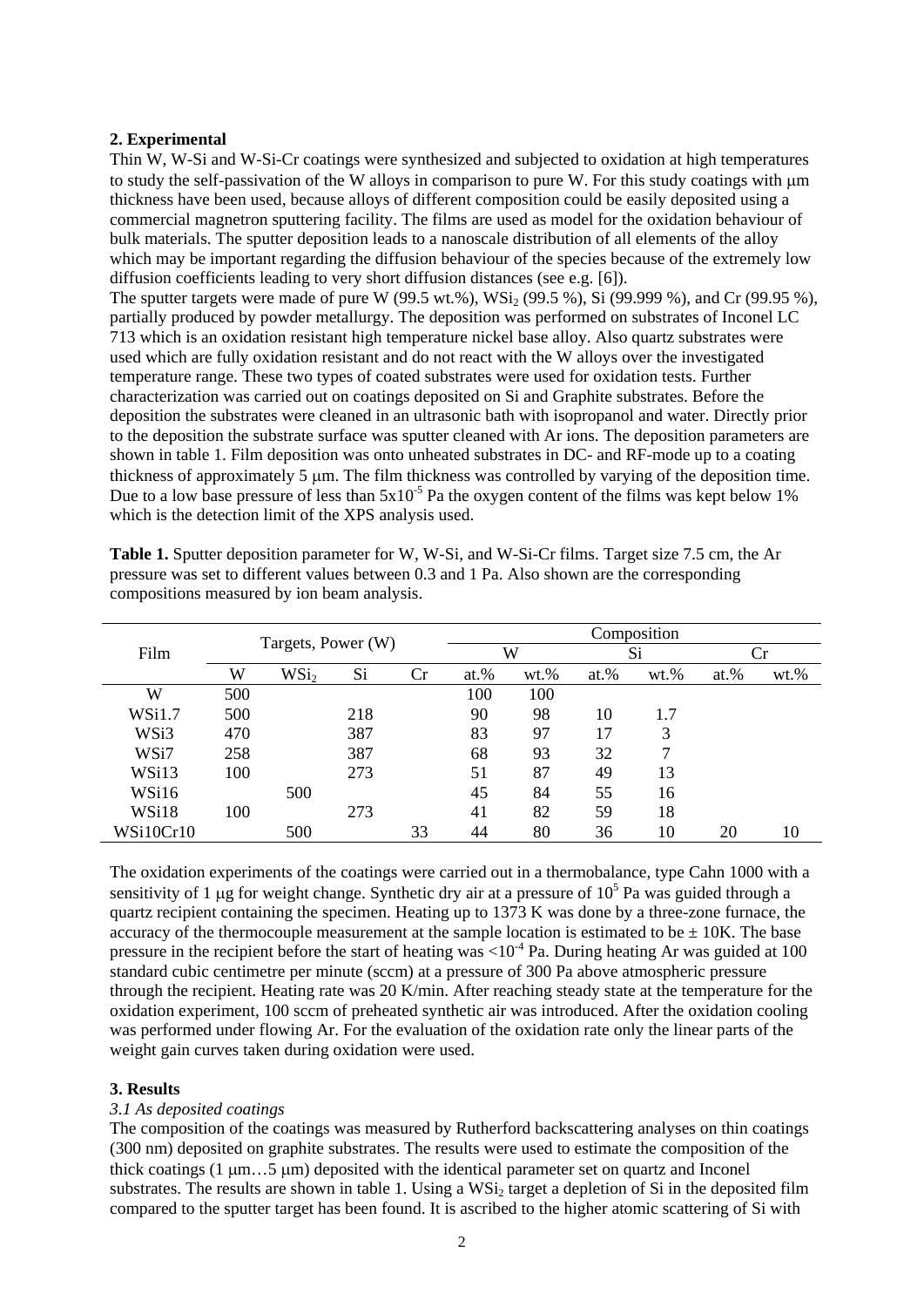residual gas in the sputter facility and possibly also to different sticking coefficients for W and Si atoms. The density values of the films were close to theoretical densities assuming no formation of other crystalline phases.

XRD analysis of the as deposited W-Si films with low Si concentration showed crystalline phases of  $\alpha$ −W and W<sub>5</sub>Si<sub>3</sub> (sample with 1.7 wt.% Si). With increasing Si content the sizes of the crystallites become smaller, as seen by the broadening of the reflexes. Figure 2 shows the comparison of the XRD measurements. For the sample with 13 % Si no  $W_5Si_3$  could be detected, the W reflex is very broad and covers the 2-theta values where  $W_5Si_3$  reflexes would be expected.





The results of scanning electron microscopy (SEM) confirm the XRD results. Figure 3a shows the surface of a W-coating with 13 % Si. It shows a very smooth structure according to the small crystallite sizes. A macro particle is shown on the left hand side of the figure. A few of these particles have been found, but are not representative. The sample containing 1.7 % Si (figure 3b) shows a higher roughness, due to the distinct crystallites.

The investigated W-Cr and W-Si-Cr samples were very smooth and showed similarity to the samples of high Si content with no visible structures.



a) b)

**Figure 3.** SEM surface images of W-Si films, (a) 13 wt.% Si, (b) 1.7wt.% Si.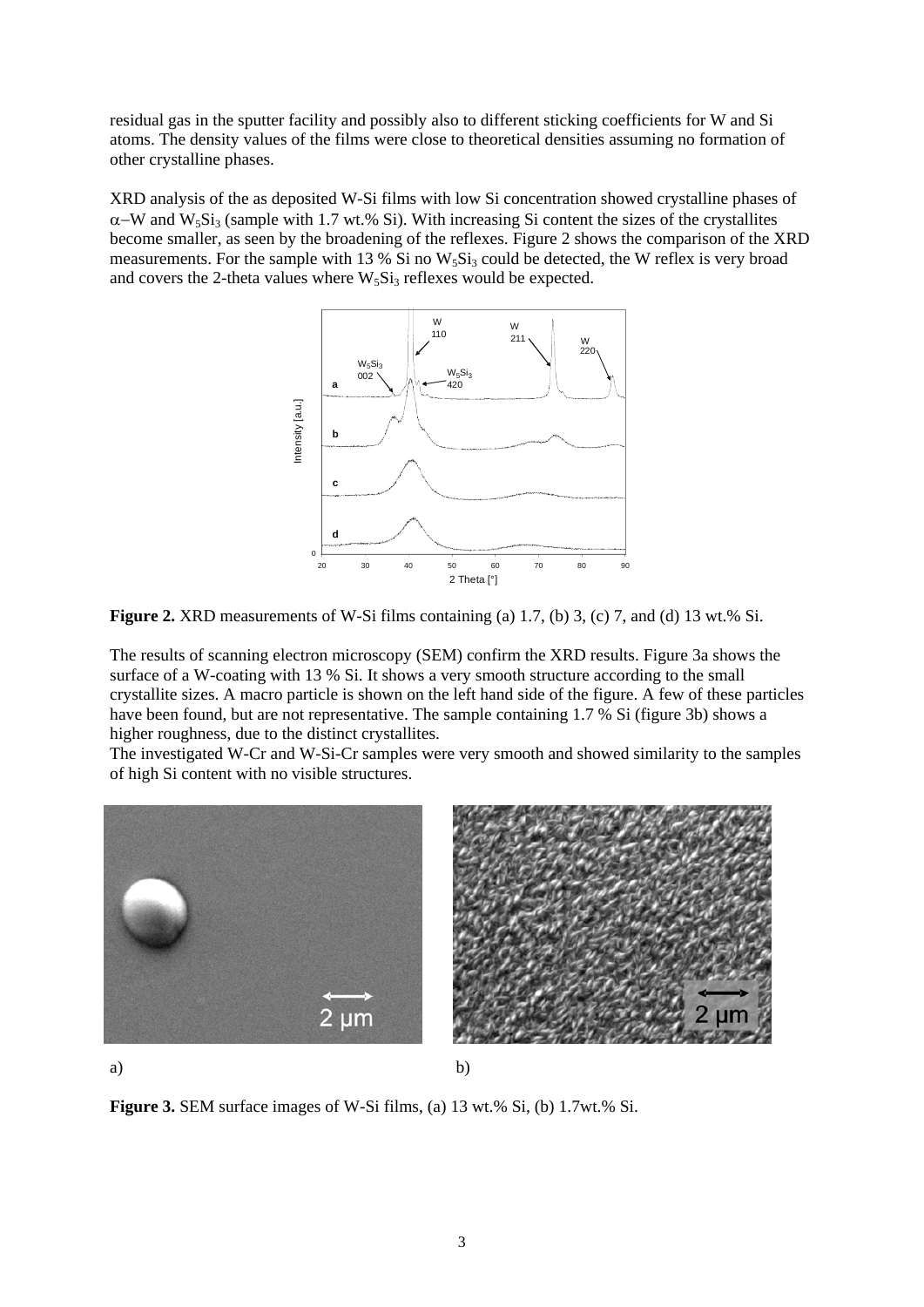#### *3.2 Oxidation test results*

Self passivation takes place if the system is able to form a dense protecting film at the outer surface. This oxide or nitride film constrains the diffusion of oxygen to the metallic surface and/or the diffusion of the metal to the outer surface of the growing passivating film. The diffusion process through the protecting film will determine the velocity of the oxidation, with increasing thickness of the oxide or nitride scale the oxidation rate will decrease. Thus the weight increase follows a parabolic law. The development of the protective film leads to a depletion of the oxide forming component of the alloy close to the surface. If the concentration becomes too low, e.g. in a thin film, the protecting layer may stop growing. In this case the oxidation characteristic becomes linear. This effect may become evident at relatively short oxidation time already when thin films are used as the model system. Therefore we used a linear fit of the initial phase of the weight increase during oxidation to calculate the oxidation rate. This means that the linear oxidation rates of thin films may be higher than parabolic oxidation rates of a bulk material with the comparable composition.

#### *3.2.1 Tungsten*

W-films of 1.5 µm thickness deposited on Inconel have been oxidized at 873, 1073 and 1273 K. Table 2 shows the linear fitted oxidation rates. At 1073 K the oxidation was completed within 5 minutes, no further mass gain was detected. The result was a greenish paper like film. XRD analysis showed only reflexes of  $\rm WO_3$ . According to the mass balance the conversion was complete, stoichiometric  $\rm WO_3$ was formed. The activation energy  $E_a$  of W oxidation derived from the Arrhenius plot (figure 4) was  $80 \text{ kJ}$  mol<sup>-1</sup>. In comparison with literature data, this value is at the lower limit of the published data. There is considerable scatter, however. In addition, our data have been obtained from sputtered thin films, while most literature data were measured on bulk tungsten samples.

|        | Linear oxidation rate (mg cm <sup>-2</sup> s <sup>-1</sup> ) |                  |                      |  |  |  |  |
|--------|--------------------------------------------------------------|------------------|----------------------|--|--|--|--|
|        | 873 K                                                        | 1073 K           | 1273 K               |  |  |  |  |
| W      | 4.5 $10^{-4}$                                                | $4.7 \; 10^{-3}$ | $1.4 \, 10^{-2}$     |  |  |  |  |
| WSi1.7 | 4.8 $10^{-5}$                                                | $1.3 \; 10^{-3}$ | $9.1 \, 10^{-3}$     |  |  |  |  |
| WSi3   | $1.4~10^{-4}$                                                | $5.4~10^{-4}$    | $5.010^{-3}$         |  |  |  |  |
| WSi13  | $1.010^{-5}$                                                 | $3.1 \, 10^{-4}$ | $2.3 \times 10^{-3}$ |  |  |  |  |
| WSi18  | $7.010^{-6}$                                                 | $5.010^{-5}$     | $1.3 \, 10^{-3}$     |  |  |  |  |

**Table 2.** Linear oxidation rates of pure tungsten and tungsten-silicon alloys containing 1.7, 3, 13, and 18 wt.% silicon.

Regarding the kinetics of the oxidation processes on pure W, at low oxidation temperatures an initial WO<sub>2</sub> film might form. However, the diffusion of oxygen through this layer is rapid and continued fast oxidation of the W takes place. On pure W the oxidation at low temperatures may follow a parabolic law [7]. At higher temperatures (here 873, 1073 and 1273 K)  $WO_3$  will form which will not grow as a dense layer and thus  $\overline{WO}_3$  will not protect the W surface from oxygen contact.

#### *3.2.2 W-Si alloys*

In the system W-Si-O  $SiO<sub>2</sub>$  is the thermodynamically most stable component, and thus W-Si compounds will form  $SiO_2$  as the final stable oxidation product. Free Si,  $W_5Si_3$  and  $WSi_2$  will directly form  $SiO<sub>2</sub>$ . W oxides would be directly reduced by the excess of  $Si$  to  $SiO<sub>2</sub>$  and W. Thus in the case of Si containing compounds a protective and dense  $SiO<sub>2</sub>$  layer will be formed which acts as a diffusion barrier. Oxygen has to diffuse through this barrier layer and as a result the oxidation rate follows a parabolic law with time. The oxidation behaviour of the W-Si alloys was investigated on quartz as well as on Inconel substrates. Particularly at high temperatures the oxidation rates of the layers deposited on Inconel substrates showed strongly reduced values compared to those on quartz. Also the characteristic of the weight gain was different. For the Inconel samples the decreasing of the oxidation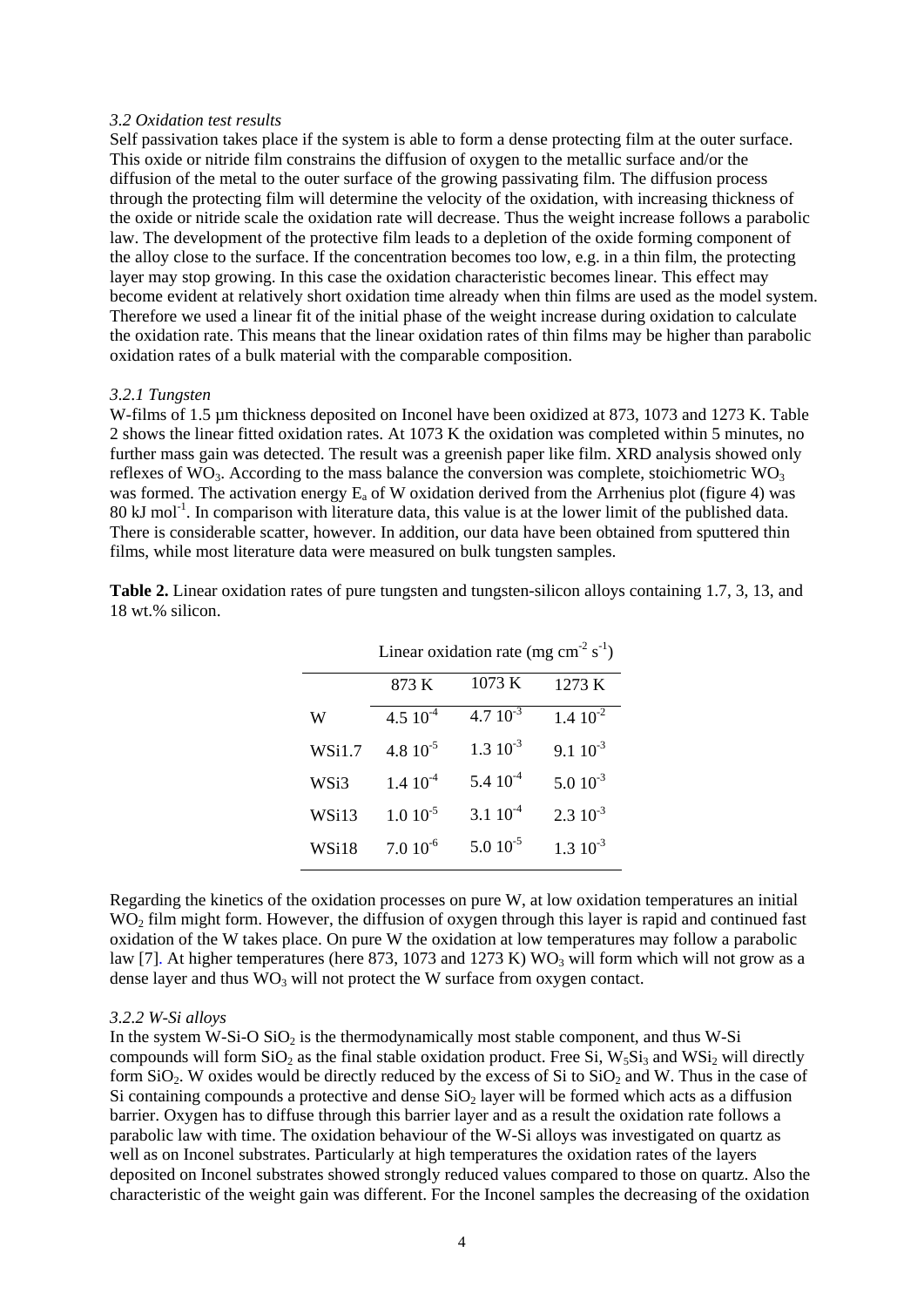rate by time was very pronounced. Presumably the substrates influenced the oxidation behaviour by diffusion of Ni to the W-Si system which supported the formation of barrier layers with Ni oxides. The quartz samples did not show any influence to the investigated system, therefore only quartz samples were used for further oxidation experiments. However, addition of Ni to the system W-Si may be promising and will be the subject of later investigations.



**Figure 4.** Arrhenius plot of oxidation rates of pure tungsten and W-Si alloys with 1.7, 3, 13, and 18wt.% silicon.

The oxidation rate of W-Si alloys depends on the content of Si. Increasing Si content decreases the oxidation rate. A comparison of the oxidation rates of pure tungsten and W-Si alloys with 1.7, 3, 13, and 18 wt.% silicon is presented in table 2. The activation energies of the W-Si compounds vary between 117 and 136 kJ mol<sup>-1</sup> (figure 4). These values are clearly higher than  $E_a$  of pure W layers (80)  $kJ$  mol<sup>-1</sup>). They are in the order of the activation energy of silicon, which is a diffusion controlled oxidation [8]. The oxidizing species diffuse through the oxide film to the interface. A dependence of  $E_a$  on the Si content was not found.

SEM images (figure 5) show a sample of W-13wt.%Si after oxidation at 1073 K for 4 hours. The conversion of Si to  $SiO<sub>2</sub>$  and of W to WO<sub>3</sub> was not completed after that time. The light grey areas of image 5a have an oxygen content of 12 at.% according to EDX analysis. Taking the information on the depth of the EDX analysis into account we interpret the light grey area as the domain of the sample where the alloy is protected by a thin film of  $SiO<sub>2</sub>$ . By contrast the oxygen content of the dark areas is about 62 at.%, which we interpret in the following way: With increasing oxidation time the  $SiO<sub>2</sub>$  scale is growing and the content of Si in the alloy layer becomes lower, tungsten starts to oxidize with high increase of volume. This may locally damage the protecting  $SiO<sub>2</sub>$  layer. The full oxidation of W starts at this nucleation site, the total oxidized areas grow radially from this nucleation sites. It formed the dark circles which have been grown together. They cover a large part of the surface. Figure 5b shows the marked detail of the surface of image 5a demonstrating a volume increase of the strongly oxidized zones. The oxygen content of this area reflects the nearly complete conversion of W and Si to their oxides, which can explain the high oxygen content in these dark areas. Possible origin of such nucleation sites for increased oxidation may be microscopic voids in the coating e.g. pinholes, embedded micro particles or substrate inhomogeneities.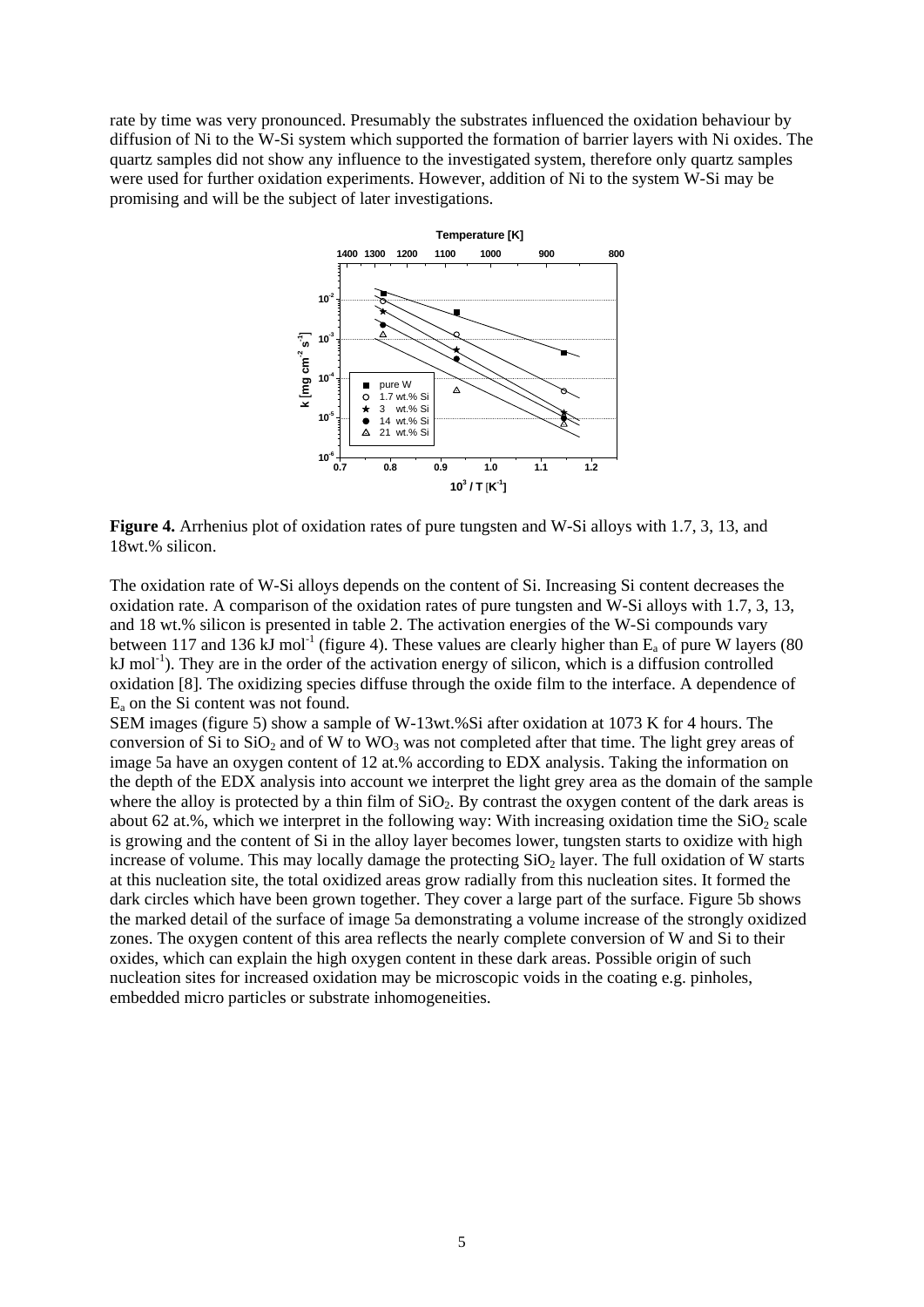



a) b)

**Figure 5.** SEM plan view of 1 µm WSi13 oxidized at 1073 K for 4 hours. The light grey areas of image (a) have a low oxygen content according to EDX analysis. The oxygen content of the dark area is about 62 at.%. Image (b) shows the marked detail of the left.

## *3.2.3 W-Si-Cr alloys*

Under an oxidizing atmosphere a ternary alloy should form a stack of different oxides as a protecting system. Depending on the thermodynamics of the oxidation process and the diffusion properties of the involved elements a sequence of the different oxide layers will be built up and may enhance the protecting properties [9]. The protective layers in the W-Si-Cr system will be  $SiO<sub>2</sub>$  and  $Cr<sub>2</sub>O<sub>3</sub>$ . Compared to the W-Si system the addition of chromium was advantageous. The oxidation rates could be further decreased by formation of the additional  $Cr_2O_3$  layer. Figure 6 shows XPS depth profiles of a 1.5 µm thick layer of WSi10Cr10 after oxidation for 22 hours at (a) 873 K and (b) 1073 K. The depth profiles were performed by sputtering with Ar ions, the time scale corresponds to some ten nanometres. At 873 K the outer surface was only partly oxidized, a thin zone with increased oxygen and silicon content suggests the formation of a  $SiO<sub>2</sub>$  layer at the surface. The oxide scale of the sample oxidized at 1073 K is much thicker. The outer surface may consist of  $Cr_2O_3$  but in the depth of the coating the concentration of chromium is strongly reduced. As described before, the concentration of the alloying elements of the coating decreases with increasing oxidation time. Both samples have endured the oxidation without damage, but a sample oxidized at 1273 K failed. The W-Si-Cr layer was partly delaminated from the substrate during the oxidation experiment.



**Figure 6.** XPS composition depth profile of 1.5 µm coatings of WSi10Cr10 oxidized at (a) 873 K and (b) 1073 K for 22 h. The depth profiles were obtained by sputtering with Ar ions, the time scale corresponds to some ten nanometers.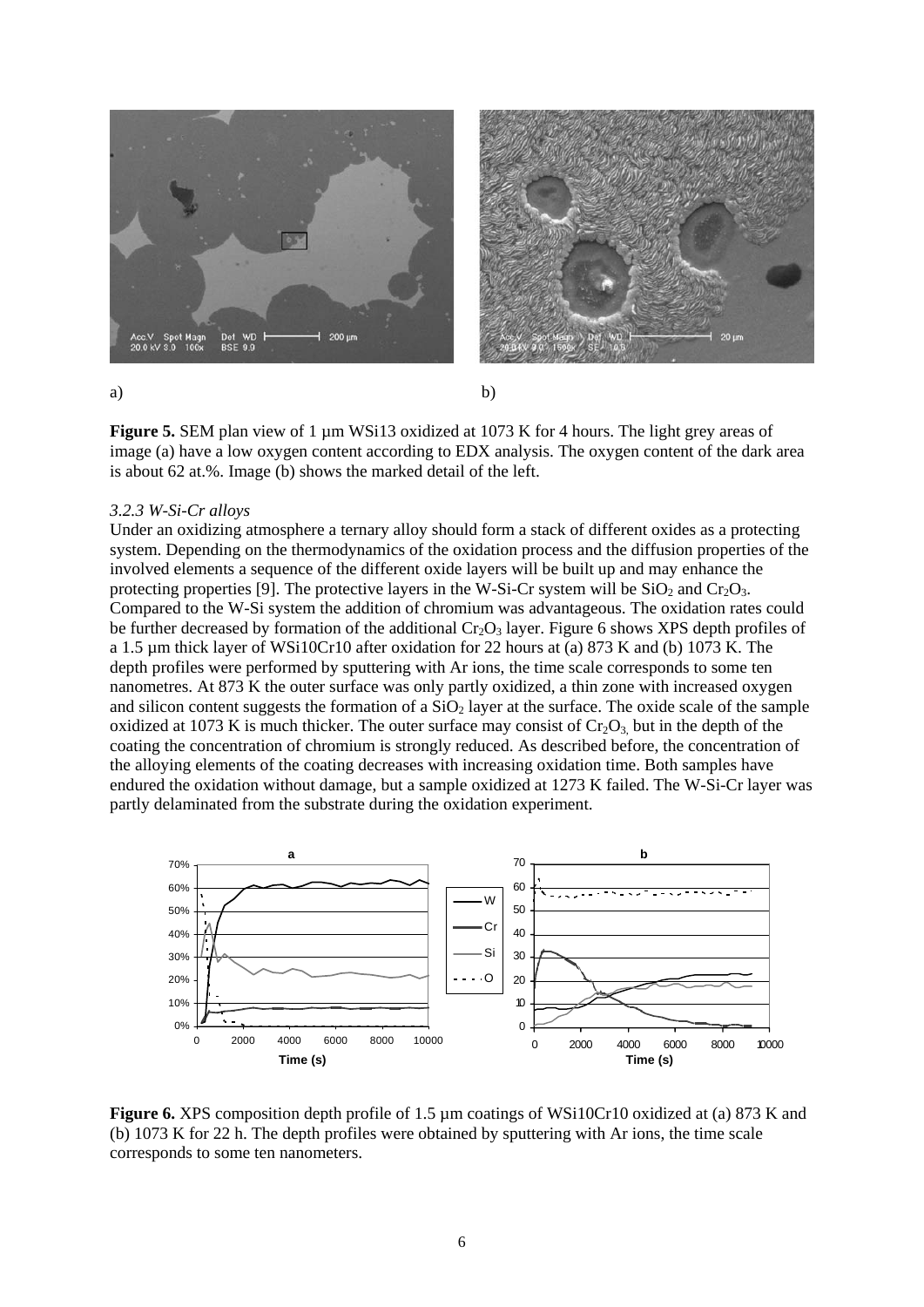If self passivation cannot continue with progressing oxidation time due to the lack of alloying elements, the full oxidation of W starts like described for the W-Si system. But the behaviour of the two systems is different. In case of W-Si the growing  $WO_3$  shows good adhesion, whereas the coating starts to delaminate in case of W-Si-Cr. Figure 7 shows delamination on a 2.5 µm thick WSi10Cr10 film, oxidized for 4 hours at 1073 K.



**Figure 7.** SEM surface image of 2.5 µm WSi10Cr10 oxidized for 4 h at 1073 K.

To reduce the depletion of chromium from the bulk alloy during the oxidation process, the thickness of the WSi10Cr10 layer was varied. A 4.6 µm thick coating survived 22 hours at 1273 K without any delamination, the oxidation rate was  $1.9 \cdot 10^{-6}$  mg cm<sup>-1</sup> s<sup>-1</sup>. Compared to the W-Si samples the oxidation rate was further dramatically reduced. Figure 8 compares the oxidation rates of tungsten, WSi18, and WSi10Cr10 at different temperatures.



**Figure 8.** Oxidation rates of pure W, WSi18 and WSi10Cr10 in synthetic air (1 bar).

## **4. Conclusion**

The self-passivation mechanism of substoichiometric W-Si compounds and of W-Si-Cr alloys under oxidation has been shown.

A future application of W-Si or W-Si-Cr alloys in a fusion reactor appears feasible, since these compounds can also be processed to thick protective coatings with reasonable thermal conductivity, e.g. by plasma spraying with subsequent densification. Enhanced sputter erosion during normal reactor operation due to the Si and Cr addition is not a concern, since preferential sputtering of Si and Cr will lead to rapid depletion of the first atomic layers and leave a pure W-surface in contact with the plasma [10]. In case of an accidental temperature rise under LOCA conditions the diffusion of Si and Cr in W will lead to the enrichment of oxide scale forming elements at the surface which is needed for the formation of a passivating dense oxide layer.